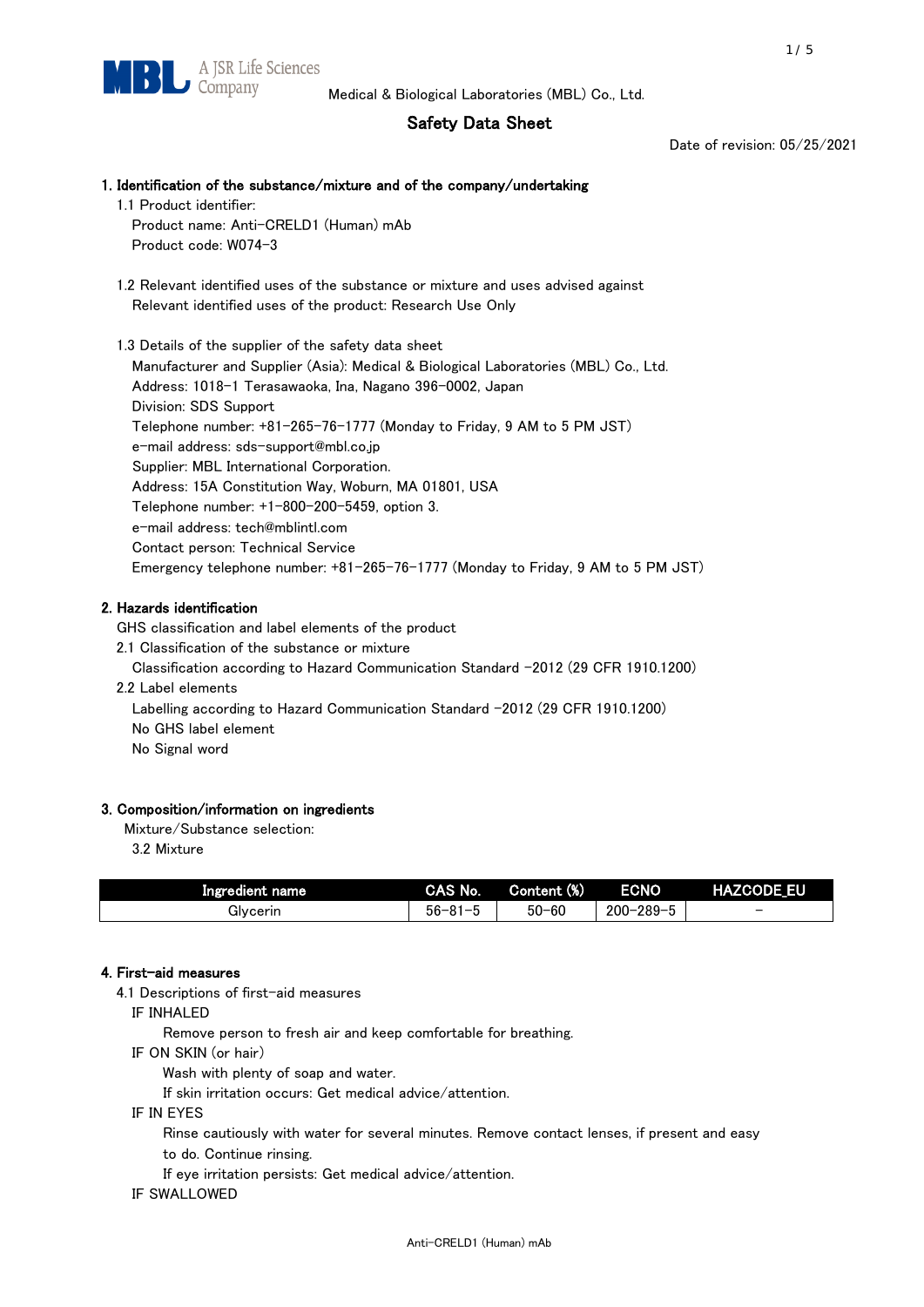Rinse mouth.

#### 5. Fire-fighting measures

#### 5.1 Extinguishing media

Suitable extinguishing media

- Use appropriate extinguishing media suitable for surrounding facilities.
- Unsuitable extinguishing media

Unsuitable extinguishing media data is not available.

5.2 Specific hazards arising from the substance or mixture

Specific hazards arising from the substance or mixture is not available.

5.3 Advice for firefighters

Specific fire-fighting measures

Evacuate non-essential personnel to safe area.

#### 6. Accidental release measures

 6.1 Personnel precautions, protective equipment and emergency procedures Wear proper protective equipment.

6.2 Environmental precautions

Prevent spills from entering sewers, watercourses or low areas.

6.3 Methods and materials for containment and cleaning up

 Absorb spill with inert material (dry sand, earth, et al), then place in a chemical waste container.

6.4 Reference to other sections

Refer to section 13

# 7. Handling and storage

 7.1 Precautions for safe handling Preventive measures (Safety treatments) Avoid contact with skin. Avoid contact with eyes. Safety measures data is not available. Any incompatibilities data is not available. Advice on general occupational hygiene Do not get in eyes, on skin, or on clothing. Do not eat, drink or smoke when using this product. Wash hands thoroughly after handling. 7.2 Storage Conditions for safe storage Keep container tightly closed.

Keep cool. Protect from sunlight.

Container and packaging materials for safe handling data is not available.

7.3 Specific end use(s)

Research use only.

#### 8. Exposure controls/personal protection

 8.1 Control parameters Adopted value Adopted value in ACGIH is not available. OSHA-PEL (Glycerin)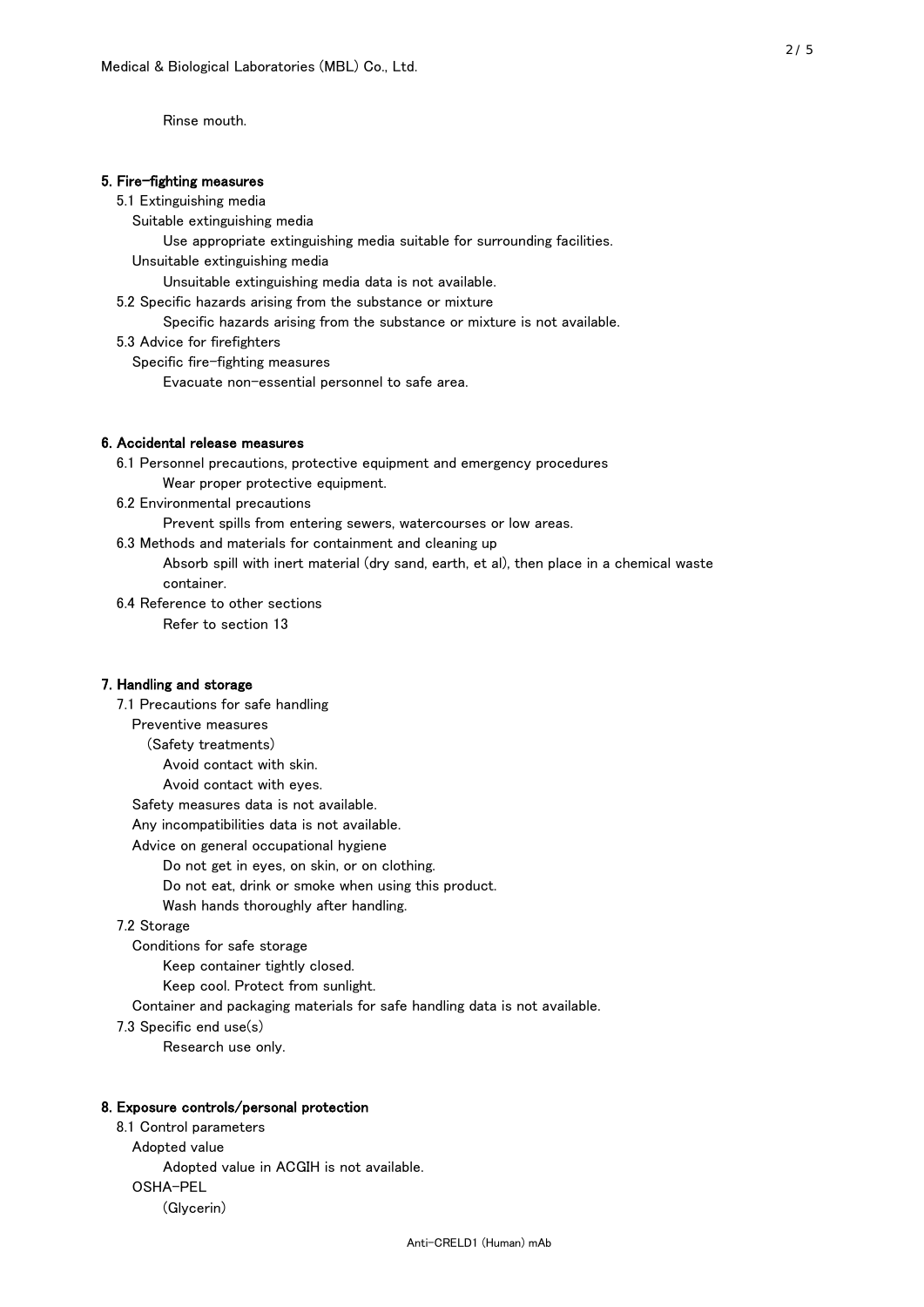TWA: 15mg/m3 (Total dust) TWA: 5mg/m3 (Respirable fraction) NIOSH-REL (Glycerin) See Appendix D 8.2 Exposure controls Appropriate engineering controls Do not use in areas without adequate ventilation. Washing facilities should be available. Individual protection measures Hand protection Wear protective gloves. Eye protection Wear eye/face protection. Skin and body protection Wear protective clothing.

#### 9. Physical and Chemical Properties

 9.1 Information on basic physical and chemical properties Physical state: Liquid Color: Colorless Odor data is not available. Melting point/Freezing point data is not available. Boiling point or initial boiling point data is not available. Flammability (gases, liquids and solids) data is not available. Lower and upper explosion limit/flammability limit data is not available. Flash point data is not available. Auto-ignition temperature data is not available. Decomposition temperature data is not available. pH: Neutral Kinematic viscosity data is not available. Solubility: Water solubility: miscible Solubility in solvent data is not available. n-Octanol/water partition coefficient data is not available. Vapor pressure data is not available. Density and/or relative density data is not available. Oxidising properties data is not available. No Particle characteristics data is not available. 9.2 Other information Other information is not available. 10. Stability and Reactivity 10.1 Reactivity Reactivity data is not available. 10.2 Chemical stability Stable under normal storage/handling conditions.

10.3 Possibility of hazardous reactions

Possibility of hazardous reactions data is not available.

10.4 Conditions to avoid

Conditions to avoid data is not available.

10.5 Incompatible materials

Incompatible materials data is not available.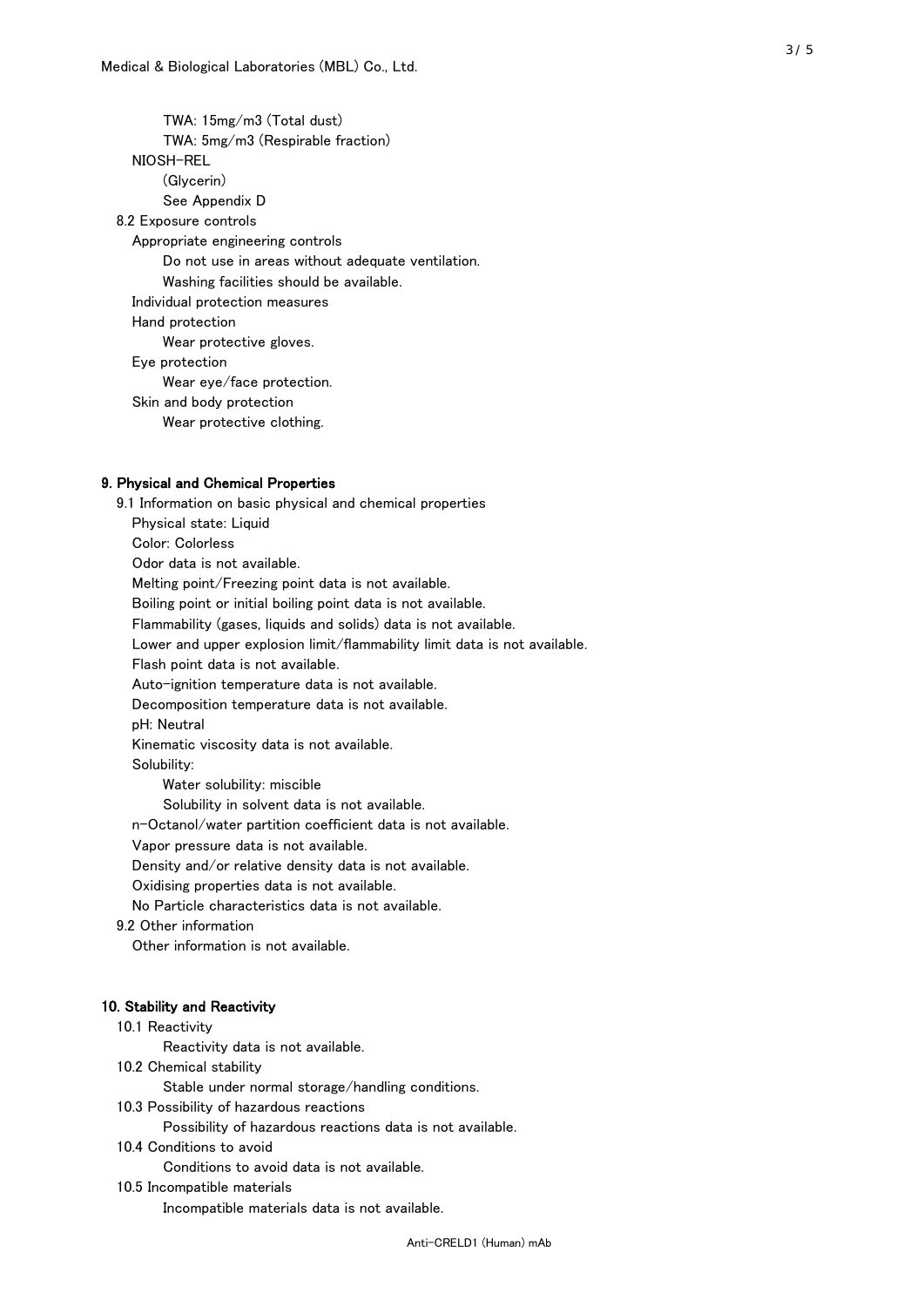10.6 Hazardous decomposition products Hazardous decomposition products data is not available.

# 11. Toxicological Information

 11.1 Information on toxicological effects Acute toxicity data is not available. Irritant properties Skin corrosion/irritation data is not available. Serious eye damage/irritation data is not available. Allergenic and sensitizing effects data is not available. Mutagenic effects data is not available. Carcinogenic effects data is not available. Teratogenic effects data is not available. Reproductive toxicity data is not available. STOT

STOT-single exposure data is not available.

STOT-repeated exposure data is not available.

Aspiration hazard data is not available.

#### 12. Ecological Information

12.1 Ecotoxicity

Ecotoxicity data is not available.

Water solubility

(Glycerin)

miscible (ICSC, 2006)

12.2 Persistence and degradability

Persistence and degradability data is not available.

12.3 Bioaccumulative potential

(Glycerin)

log Pow=-1.76 (ICSC, 2006)

12.4 Mobility in soil

Mobility in soil data is not available.

12.7 Other adverse effects

Ozone depleting chemical data is not available.

#### 13. Disposal considerations

 Description of waste residues and information on their safe handling and methods of disposal, including the disposal of any contaminated packaging

13.1 Waste treatment methods

Dispose of contents/container in accordance with local/national regulation.

Contaminated packing

Dispose of container after using the contents completely.

#### 14. Transport Information

 UN No., UN CLASS 14.1 UN No. or ID No.: Not applicable Not applicable to IMDG Code Not applicable to IATA Dangerous Goods Regulations

 14.5 Environmental hazards MARPOL Annex III - Prevention of pollution by harmful substances Marine pollutants (yes/no): no